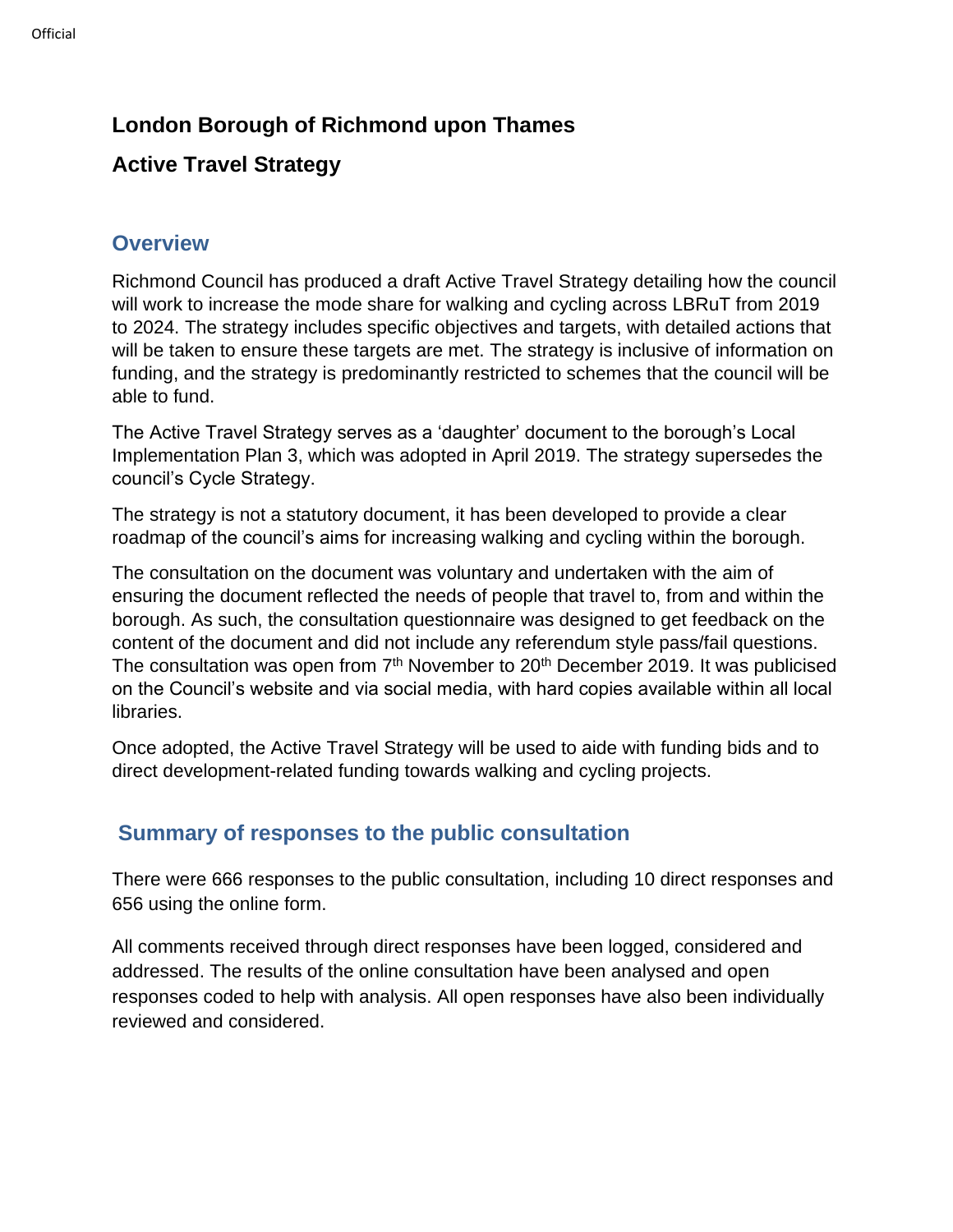Online responses were made predominantly on behalf of individuals (mainly residents of LBRuT) and local groups with an interest in walking and/or cycling. Responses to the online consultation have been anonymised.

### Online consultation responses

There were 656 respondents to the online consultation. Of these, 92% (602) stated that they live in Richmond borough, with 13% (84) stating that they work in the borough.

88% of respondents stated that they own or have access to a car. Of these, only 16% stated that they use their car every day, with the largest proportion stating that they use the car several days a week (43%). Only 21% stated that they commute to and from work by car, with most stating that they use their car for running errands (75%), to visit friends and family (58%) and/or for leisure (57%). 13% use the car for school/ nursery drop off/ pick up.



69% stated that they cycle in and around Richmond borough. Amongst those that cycle, 81% said they do so for leisure, 72% for running errands and 70% for fitness/exercise. 41% cycle for travel to and from work, and 12% for school/ nursery drop off/ pick up.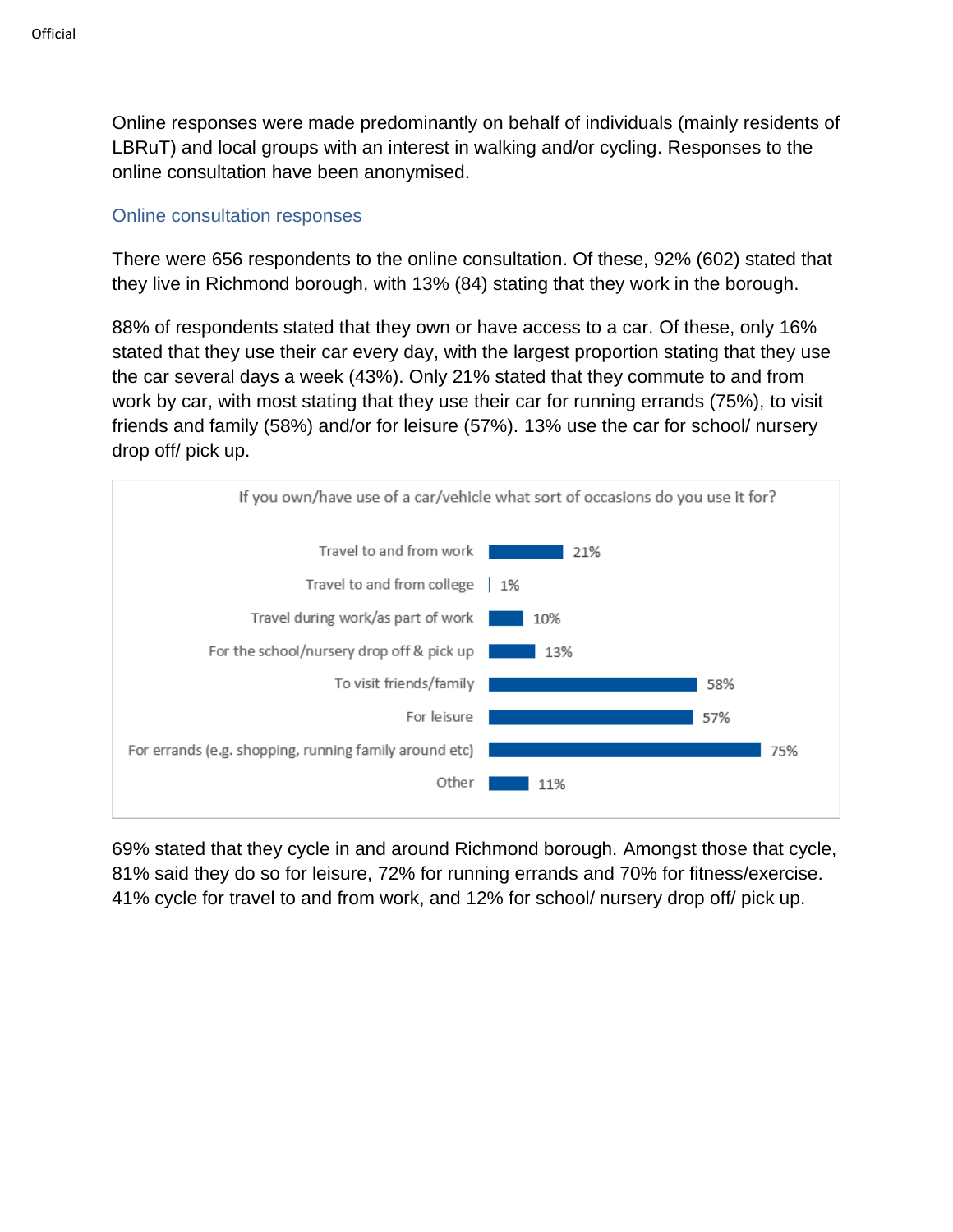

The key question on the consultation asked if the actions proposed within the Active Travel Strategy would encourage respondents to walk and cycle more. Over half (53%) of respondents said that the actions would encourage them to walk and/or cycle more, including 33% that stated it would encourage them to do both. 37% stated that the actions would not encourage them to walk or cycle more.



The questionnaire asked about the potential success of the key walking actions. Of these, improved lighting on paths through parks and alleys had the highest levels of support, with 83% saying they thought it would encourage more people to walk in Richmond. Improved crossings on busy streets (62%) and better provision for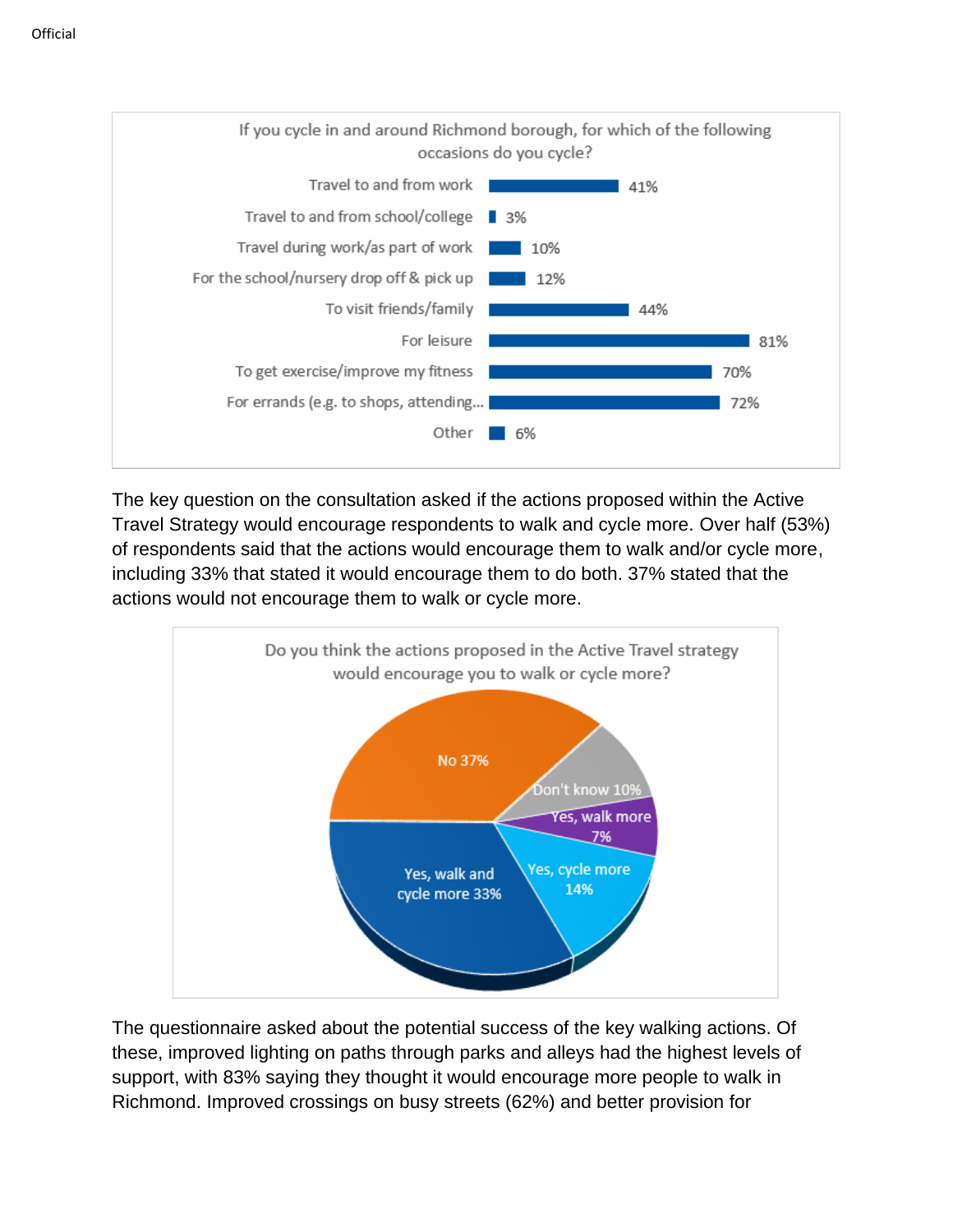pedestrians across side streets (52%) were also supported by most respondents. 49% thought that reducing traffic levels on local streets through the introduction of low-traffic neighbourhoods would encourage more walking, with the 39% stating that they did not think they would.



68% of those responding stated that they support the idea of a core cycle network, including 82% of those that currently cycle in the borough (versus only 38% of those that do not cycle).

Additional questions were asked regarding the three proposed strategic routes – Hampton Court to Kingston Bridge, Kingston Bridge to Twickenham and Richmond to Kew Bridge. The first of these questions asked if the proposed route was the most appropriate and the second asked if there was an alternate route that would be more suitable:

- For Hampton Court to Kingston Bridge, 41% agreed that it was the appropriate road, with 17% saying no and 43% saying they don't know. Of those that cycle in the borough, 52% stated that they thought it was the appropriate road. 14% of respondents thought alternative back roads would be more suitable for the route
- For Kingston Bridge to Twickenham, 43% agreed that it was the appropriate route (Broom Road and A310 Strawberry Vale), with 18% saying no and 39% saying they don't know. Of those that cycle in the borough, 52% stated that they thought it was the appropriate road. 15% of respondents thought alternative back roads would be more suitable for the route
- For Richmond to Kew Bridge, 48% agreed that the A307 was the appropriate road, with 24% saying no and 28% saying they don't know. Of those that cycle in the borough, 61% stated that they thought it was the appropriate road. 21% of respondents thought alternative back roads would be more suitable for the route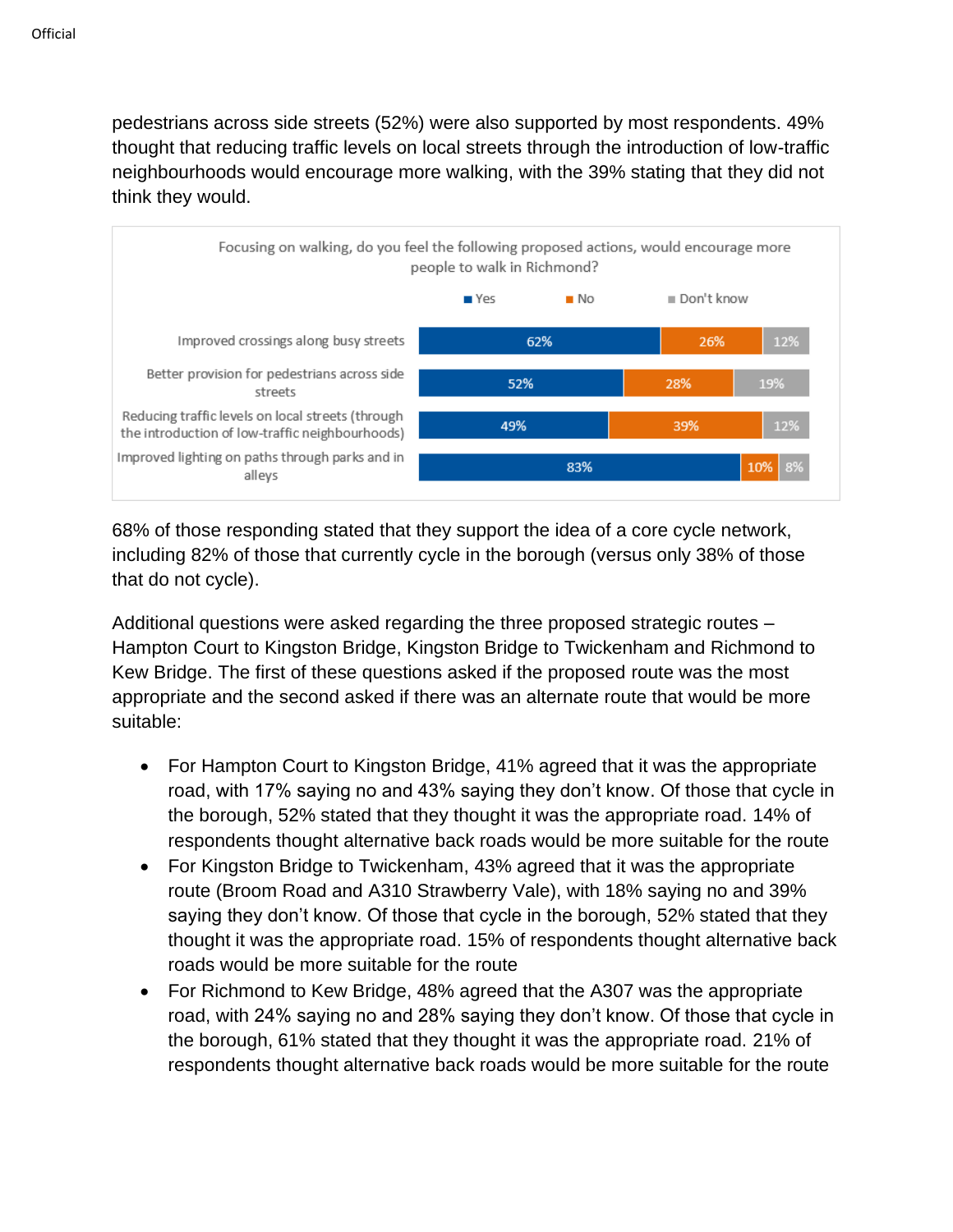When asked if there were any other routes that should be added to the core cycle network, 56% of those that cycle in the borough said yes, while only 11% of those that do not cycle said yes. Overall, 42% of respondents said that additional routes should be added, with 58% saying no.

The A205 South Circular was requested the most be respondents asking for additional routes to be added to the core network, specifically cited by 9% or respondents. An additional 6% requested routes that could be translated to the A205 – either routes between Richmond and Putney or Richmond and Barnes. Routes connecting to Hampton Hill were also widely requested, with 7% asking for a link to Twickenham, 2% a link to Teddington and 3% asking for other connections from Hampton Hill. Better links through Mortlake, East Sheen and Barnes were also widely requested.

The final question asked respondents if there were any actions that the strategy was missing that could be added to help encourage more walking and cycling. 59% of respondents stated that they felt there were actions missing and a total of 390 left open text comments in response. Not all comments included constructive suggestions, but there were numerous themes that could be identified. Responses have been coded with the following receiving 20 responses or more each:

- Comments about restricting parking and parking risks to cyclists (45 responses)
- Comments about focusing on/improving public transport (44 responses)
- Comments about pedestrian safety from cyclists on pavements/ keep pedestrian and cycle spaces separate (43 responses)
- Comments about tackling traffic congestion/ pollution (43 responses)
- Comments about cycling safety and the design of cycle lanes to make them safer (41 responses)
- Comments about specific cycle routes/ roads in the borough (40 responses)
- Comments about segregated cycle routes (from roads/cars) (36 responses)
- Comments about the strategy (greater urgency needed/ against it/ waste of money (30 responses)
- Comments about needing secure cycle storage/ cycle parking facilities (29 responses)
- Comments about deterring use of private vehicles/ discourage driving (27 responses)
- Comments about transport 'policies' which impact cyclists (traffic calming measures, 20mph, speed limits, enforce engine idling) (27 responses)
- Comments about making cyclists follow the rules of the road (26 responses)
- Comments about improving road surfaces for cyclists, so they are safer (24 responses)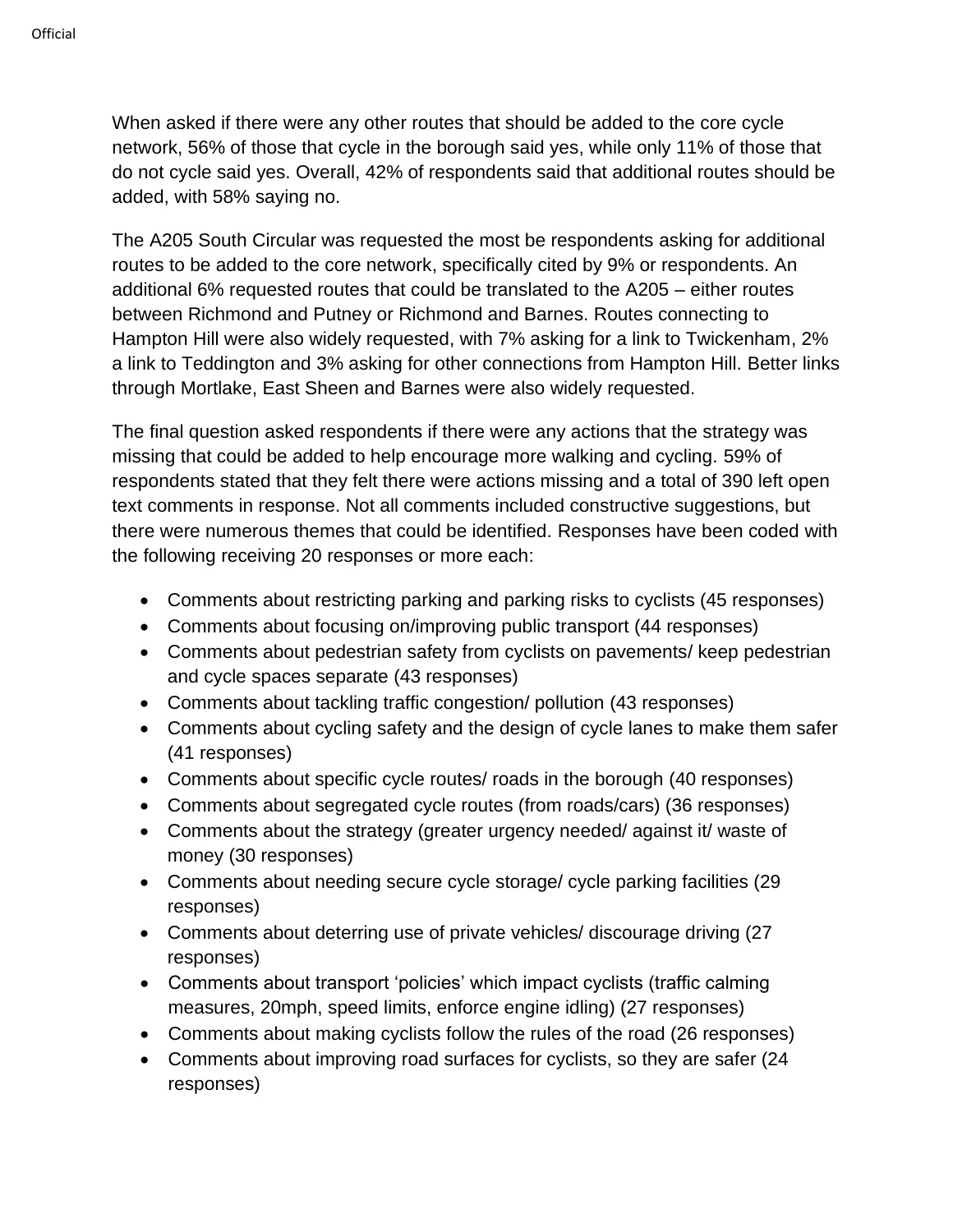- Comments about school travel (23 responses)
- Comments about improving pavements (20 responses)
- Comments about provision for older people/ those with mobility problems (20 responses)

#### Direct consultation responses

There were 10 direct responses made by organisations to the consultation. All individual comments received have been logged and actioned. Direct responses were received from the following organisations:

- Port of London Authority
- Richmond and Twickenham Green Party
- Mums for Lungs East Sheen
- The Friends of Richmond Green
- Richmond and Twickenham Friends of the Earth
- Richmond Cycling Campaign
- Teddington Society
- Richmond Society
- London Cycling Campaign

A direct response was also received from a local resident.

The draft Active Travel Strategy was also presented at Richmond's Mobility Forum on 31<sup>st</sup> October 2019 and at the Equality Stakeholders Scrutiny Group on 4<sup>th</sup> December 2019. The informal feedback received at these sessions have been considered alongside the more formal responses.

A total of 144 individual comments from direct responses have been logged and have fed into the changes made to the draft strategy.

### Changes made to the Active Travel Strategy in response to the consultation

Several changes were made in response to comments received by individuals and groups. These include:

- Additional text has been added to the introduction to provide context for why investment in walking and cycling is important and benefits all road users, including those in cars
- Additional actions have been introduced to assist those with disabilities and limited mobility, including guidance on the placement of street furniture, an action to introduce more seating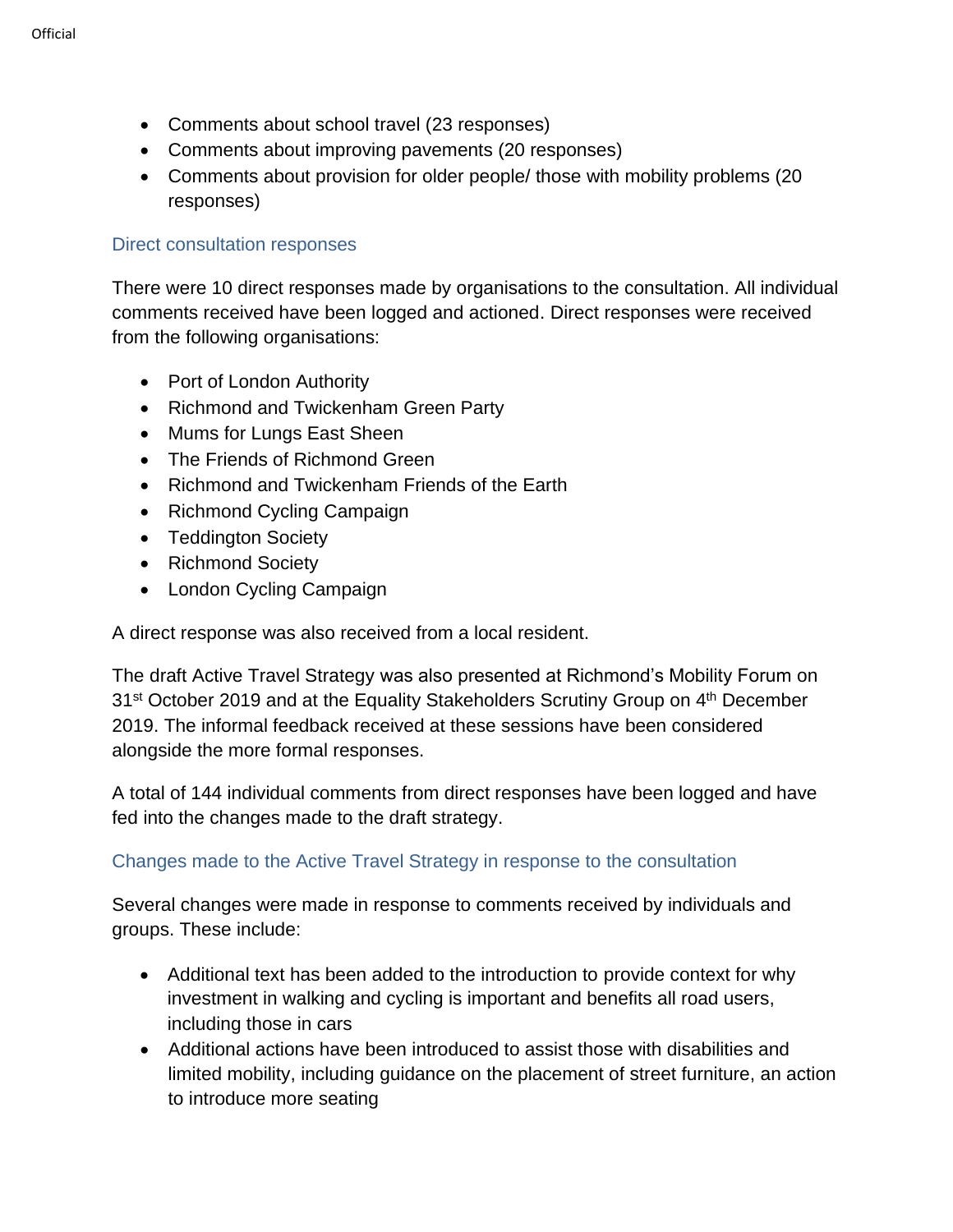- The actions related to those with disabilities and limited mobility have been moved to the front to better reflect the street user hierarchy
- More emphasis has been placed on pedestrians to reflect their place in the movement hierarchy, and this has included additional actions for pedestrian wayfinding and the use of WalkIt.com
- Detail has been provided on the Cycleways criteria and how this is being translated into designs for the planned strategic cycle network
- Additional routes have been added to the proposed strategic cycle network for opening beyond 2024, including Mortlake to Putney via the A205 South Circular (as confirmed by TfL as part of their programme), Richmond Park to Hammersmith Bridge via Vine Road and Castelnau, Ham to Richmond via Ham Street and the towpath, Hampton Hill to Twickenham via Shacklegate Lane and Waldegrave Park. The existing cycle lanes on the A305 Staines Road will be improved as part of a safety scheme between Twickenham town centre and Sixth Cross Road, and the proposed route through Richmond town centre has been clarified. Additional routes focused on quieter back roads will also be added to the network and supported with adequate signage.
- More information on pavement condition has been added
- An action has been added to update the borough's streetscape quidance (last updated in 2006) to reflect the Healthy Streets Approach, with the aim of improving pavements and wider public realm throughout the borough
- Reference to the Peddle My Wheels 'try before you bike scheme has been added, as this has been procured using additional funding acquired since the draft report was completed
- The porosity map has been removed with clearer text added to reference our approach to linking areas across busier roads and creating 'quieter' signed cycle routes
- A section on safety and security has been added to reflect the comments received that this area was not adequately covered by the strategy, with actions for addressing collision hotspots and working with the borough's Civil Enforcement Officers and the MPS Cycle Task Force to improve adherence to the Highway Code by all road users
- Reference to the Climate Change Strategy has been added, as has reference to the emerging Transport Supplementary Planning Document

Not all comments/suggestions resulted in changes to the Active Travel Strategy, for a variety of reasons. This includes:

• No actions related to improving public transport have been added. Public transport services are considered outside of the scope of the Active Travel Strategy, with the Council's policies in this area covered by the Local